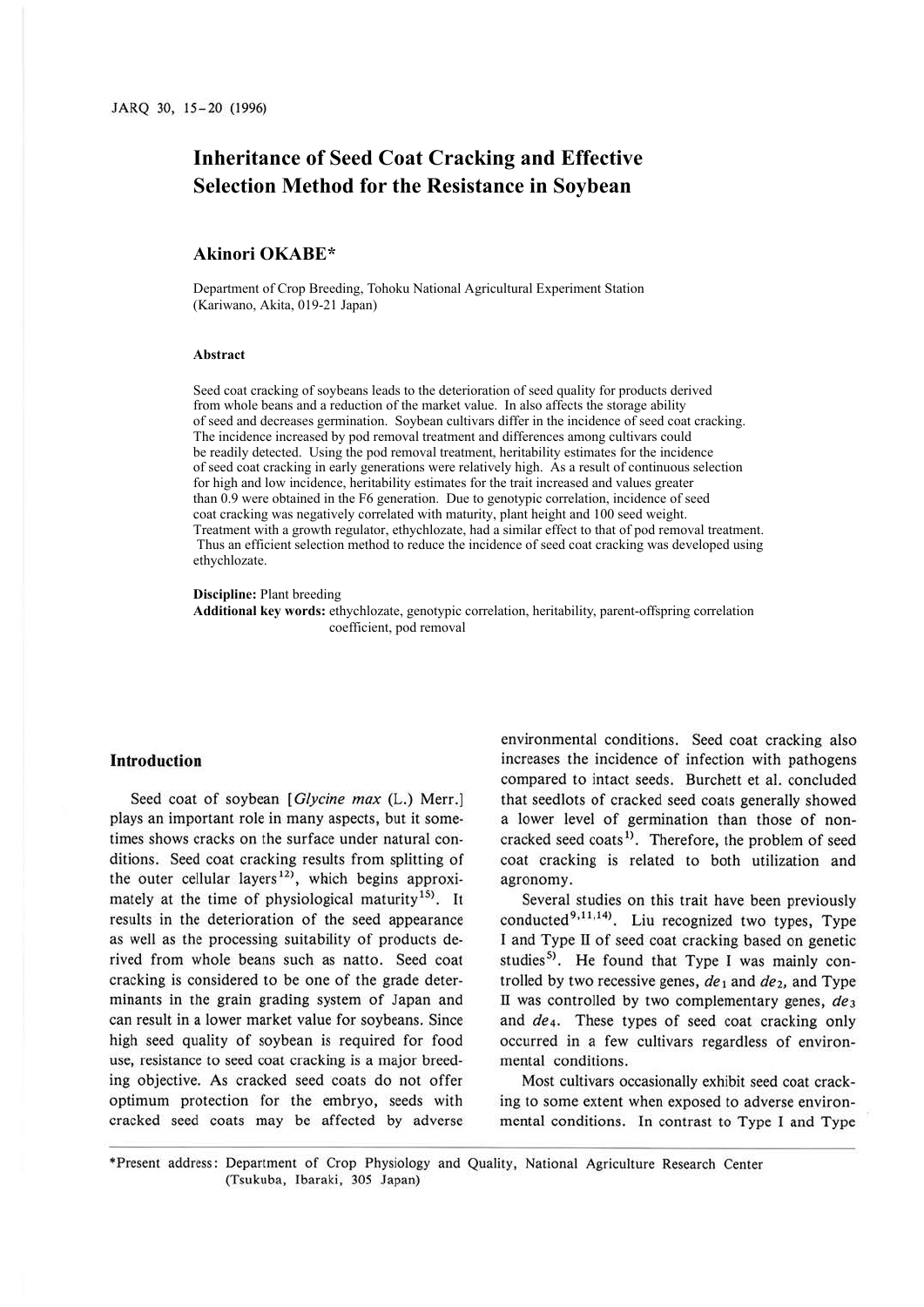ll, this type of seed coat cracking does not affect all the seeds. The adverse environmental conditions which can cause seed coat cracking are hot and dry weather during maturation when seeds desiccate rapidly  $10$ <sup>10</sup>. Wolf et al. suggested that cracking could occur in the field as a result of alternate wetting and drying of mature seed<sup>13</sup>. Since the occurrence of seed coat cracking in cultivars can be readily affected by environmental conditions and shows continuous variations<sup>6</sup>, it could be a quantitatively inherited trait like seed coat durability of field pea<sup>7)</sup>.

Sasaki and Nakamura reported that the occurrence of seed coat cracking could be increased by pod removal and cultivar differences were enhanced by this process<sup>8)</sup>. Although the pod removal method may facilitate the evaluation of resistance to seed coat cracking, the method is laborious as it involves manual handling. Thus a more efficient method to estimate the resistance should be developed for practical selection.

The objectives of these studies were to (I) evaluate cultivar differences in the incidence of seed coat cracking using pod removal treatment, (2) determine the inheritance of seed coat cracking and (3) develop an effective selection method to obtain resistant cultivars.

#### **Materials and methods**

The variation in seed coat cracking of soybeans was investigated using 92 cultivars in 1982 and 33 cultivars in 1983 grown in field plots. To increase the incidence of seed coat cracking and improve the accuracy of the evaluation, plants from each cultivar were subjected to pod removal according to the method of Sasaki and Nakamura<sup>8</sup>, in which half of the pods were removed by hand at 40 days after flowering. After harvest, preliminary data were collected on individual plants, including number of pods, seed yield, 100 seed weight and incidence of seed coat cracking. The visual count of seeds with seed coat cracking per plant was scored as a percentage.

**A** soybean cultivar, Enrei, was crossed with Tohoku 68 to study the mode of inheritance of seed coat cracking in 1981. Enrei is resistant to seed coat cracking, while Tohoku 68 is susceptible and both of them have a yellow seed coat.  $F_1$  seeds were planted in the greenhouse and harvested individually. Plants from  $F_2$  or more advanced generations were grown 12 cm apart in rows at a spacing of 75 cm in the field. Pod removal treatment as described above was applied and selection for high and low

incidence of seed coat cracking was conducted from  $F_3$  to  $F_6$  generations. After harvest, all the plants were threshed in a single plant thresher and the incidence of seed coat cracking per plant was recorded. As the seed coat is a maternal tissue, seed coat cracking in  $F_2$  was scored by examining  $F_3$  seeds derived from  $F_2$  plants and the following generations were also treated in the same way. Based on these data, heritability estimates for seed coat cracking in early generations were calculated as follows:

$$
h^2 = \Delta G/S,
$$

where  $h^2$  = heritability estimates,  $\Delta G$  = change in population mean due to selection,  $S =$  selection difference<sup>2)</sup>. Parent-offspring regression was also calculated as heritability estimates in the same generation. To predict the effectiveness of selection for seed coat cracking, parent-offspring correlation coefficients for the trait were calculated and compared among generations. In the F<sub>6</sub>, heritability estimates were determined for several characters based on an analysis of variance and compared with those obtained for seed coat cracking. In addition, phenotypic, genotypic and environmental correlations of seed coat cracking with other characters were estimated in the same generation.

To develop a more efficient method to estimate the resistance, the use of growth regulators was examined. Several growth regulators were tested by foliar application and their effect on the increase of the occurrence of seed coat cracking was evaluated.

Regarding the incidence of seed coat cracking, the values were transformed into Arcsin $\sqrt{\frac{m}{6}}$  and each parameter was calculated. These experiments were conducted at Tohoku National Agricultural Experiment Station as a series of studies on soybean breeding.

## **Results and discussion**

## *I) Evaluation of seed coat cracking by pod removal treatment*

Soybeans grown in the field showed consistent differences in the incidence of seed coat cracking among cultivars ranging from  $0$  to  $32.2\%$  in 1982 and 0 to 29.6% in 1983. However, their mean incidence was very low and the values were less than 1% in the majority of the cultivars. Some cultivars exhibited a marked increase in the incidence when exposed to adverse environmental conditions such as hot and dry weather. Under normal weather conditions, it may be difficult to estimate the resistance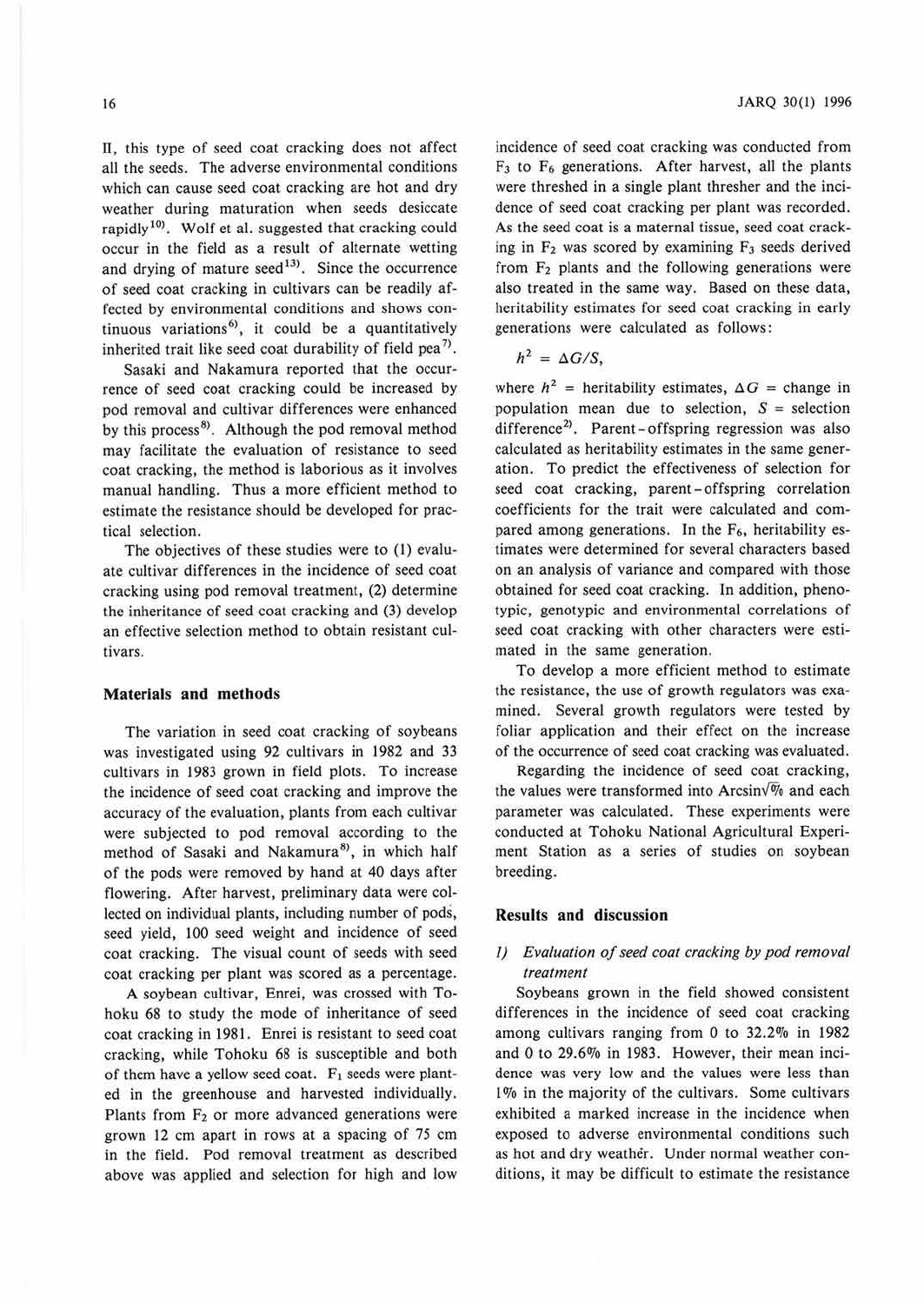| Treatment      | No. of pods<br>$(\text{plant}^{-1})$ | Seed yield<br>$(g$ plant <sup>-1</sup> ) | 100 seed weight<br>(g) | Seed coat<br>cracking (%) |  |  |  |
|----------------|--------------------------------------|------------------------------------------|------------------------|---------------------------|--|--|--|
|                | 1982                                 |                                          |                        |                           |  |  |  |
| Pod removal    | 17.0                                 | 7.0                                      | 24.2                   | 9.3                       |  |  |  |
| Control        | 34.0                                 | 12.7                                     | 20.6                   | 3.2                       |  |  |  |
| Pod rem./Cont. | 0.50                                 | 0.55                                     | 1.17                   | 2.91                      |  |  |  |
|                |                                      |                                          | 1983                   |                           |  |  |  |
| Pod removal    | 37.0                                 | 16.7                                     | 26.4                   | 7.8                       |  |  |  |
| Control        | 65.0                                 | 26.9                                     | 23.5                   | 3.3                       |  |  |  |
| Pod rem./Cont. | 0.57                                 | 0.62                                     | 1.12                   | 2.36                      |  |  |  |

Table 1. Influence of pod removal at 40 days after flowering on some characters<sup>a)</sup>

a): Data are the mean of 92 cultivars in 1982 and 33 cultivars in 1983.

of cultivars to seed coat cracking. The incidence increased when half of pods were removed, which resulted in the enlargement of the seeds of the remaining pods and the cultivar differences were more readily detected in both years (Table 1). The results

**Table 2. Culliver differences in Incidence of seed coat cracking by using pod removal treatment**   $(0)$ 

| Cultivar           | 1982 | 1983 | Mean <sup>a</sup> ) |
|--------------------|------|------|---------------------|
| Enrei              | 0.0  | 0.0  | 0.0a                |
| Nanbushirome       | 0.8  | 0.0  | 0.4a                |
| Waseshiroge        | 0.9  | 0.0  | 0.5a                |
| Tamahomare         | 1.2  | 0.0  | 0.6a                |
| Hatsukari          | 0.6  | 0.7  | 0.7a                |
| Miyagishirome      | 0.0  | 1.4  | 0.7a                |
| Kitamusume         | 0.0  | 1.5  | 0.8a                |
| Norin <sub>4</sub> | 0.6  | 1.4  | 1.0a                |
| Shirosennari       | 1.4  | 1.2  | 1.3a                |
| Fukunagaha         | 0.0  | 3.5  | 1.8a                |
| Nakasennari        | 3.1  | 0.5  | 1.8a                |
| Nasushirome        | 1.7  | 2.7  | 2.2a                |
| Fusanari           | 1.6  | 3.4  | 2.5a                |
| Tachisuzunari      | 4.9  | 1.0  | 3.0a                |
| Shinanomejiro      | 3.5  | 2.4  | 3.0a                |
| Tokachinagaha      | 0.0  | 6.9  | 3.5a                |
| Norin <sub>3</sub> | 4.8  | 2.3  | 3.6a                |
| Mutsumejiro        | 4.9  | 4.7  | 4.8a                |
| Raikou             | 5.6  | 9.3  | 7.5a                |
| Karumai            | 8.3  | 7.6  | 8.0a                |
| Dewamusume         | 8.8  | 7.9  | 8.4 a               |
| Shinmejiro         | 17.4 | 7.4  | 12.4ab              |
| Waseshiroge        | 15.9 | 10.6 | $13.3$ abc          |
| Toyosuzu           | 3.1  | 26.7 | 14.9 abcd           |
| Karikachi          | 13.2 | 39.7 | 26.5 bcd            |
| Okushirome         | 29.9 | 27.4 | 28.7 cd             |
| Raiden             | 43.3 | 17.3 | 30.3d               |
| Yuuzuru            | 67.5 | 40.9 | 54.2 e              |
| Mean               | 8.7  | 8.2  | 8.4                 |

a): Means followed by the same letter are not significantly different ( $P > 0.05$ ) by Duncan's multiple range test.

agreed with those of Sasaki and Nakamura<sup>8)</sup>. Therefore, pod removal treatment exhibited a similar effect on growth under adverse environmental conditions and enabled to estimate the intrinsic resistance of cultivars to seed coat cracking.

The 2-year evaluation yielded consistent cultivar differences in the incidence of seed coat cracking (Table 2). Enrei exhibited the lowest incidence in both years of evaluation, which suggested that it can be used as a resistant donor.

#### *2) Inheritance of seed coat cracking*

In the progenies of crosses, the incidence of seed coat cracking ranged from 0 to  $29.7\%$  in  $F_2$  plants and 0 to 34.1% in F<sub>3</sub> lines. Pod removal treatment was not conducted in  $F_2$  plants and most of them exhibited a low level of seed coat cracking. Conse-



Fig. 1. Relationship between incidence of seed coat cracking in  $F_3$  plants and that in  $F_4$  lines by pod removal treatment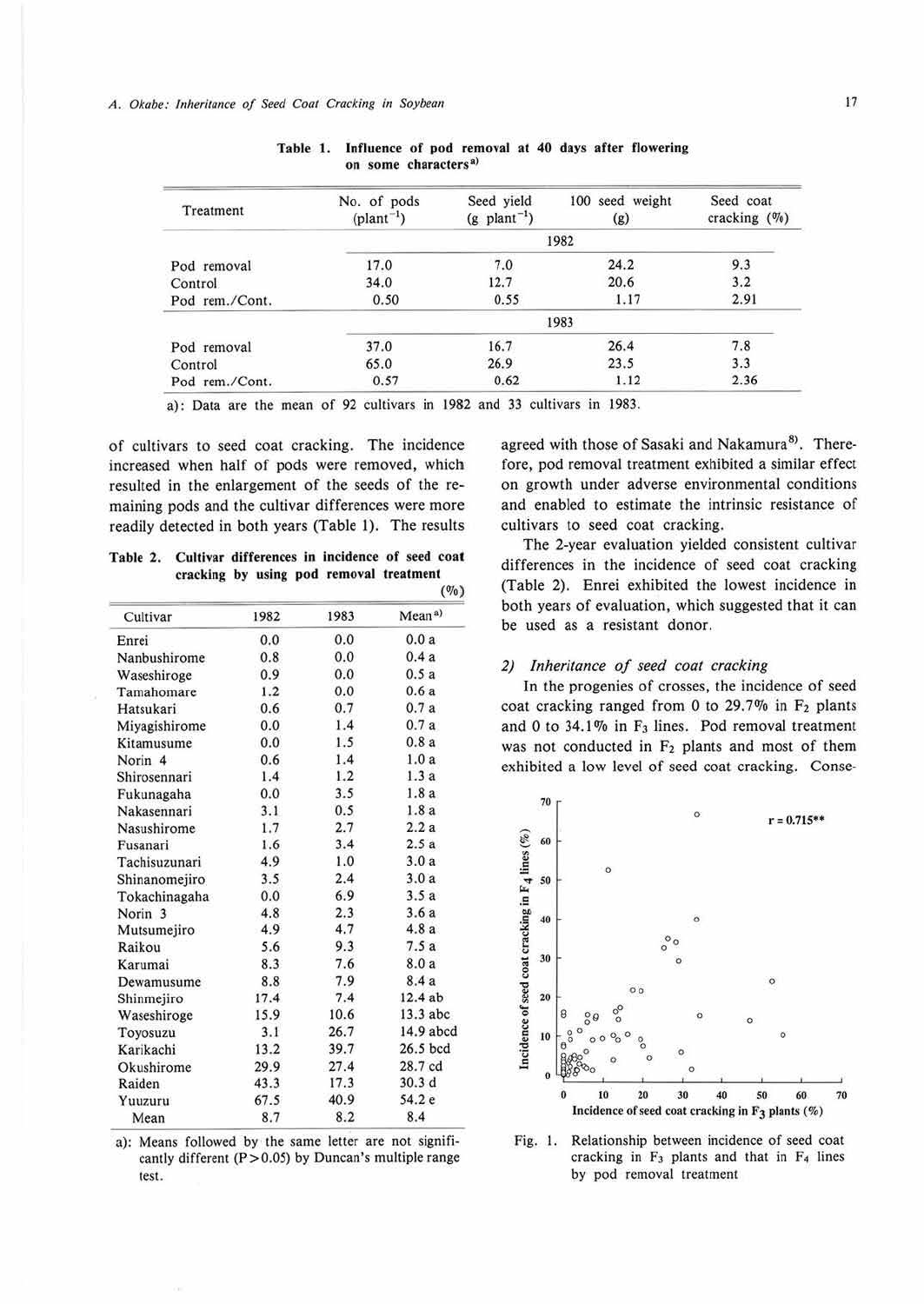quently the incidence of seed coat cracking in  $F<sub>2</sub>$ plants and  $F_3$  lines derived from  $F_2$  plants showed a low parent-offspring correlation. However, the  $F_3$ and F<sub>4</sub> lines subjected to the pod removal treatment in both generations, showed a parent-offspring correlation coefficient of 0.715\*\*(Fig. 1). Heritability estimates for the incidence of seed coat cracking showed a similar tendency, in that the values were much lower in F<sub>2</sub> ( $h^2 = 0.05$ ) than in F<sub>3</sub> ( $h^2 = 0.76$ ). The increase of heritability may be due to the pod removal treatment which attenuated the influence of environmental conditions and improved the accuracy of evaluation. Effective selection for reduced seed coat cracking in the early generations seems thus to be possible by using the pod removal treatment.

As a result of continuous selection for reduced and increased seed coat cracking, the parentoffspring correlation coefficients for this trait increased with later generations (Fig. 2). Heritability for the incidence of seed coat cracking estimated by the analysis of variance in the  $F_6$  generation was high. Among the other agronomic characters, heritability estimates for maturity, seed filling period, plant height and 100 seed weight were relatively high (Table 3). Selection was conducted based on the incidence of seed coat cracking. The data showed that the trait was under moderately strong genetic control and selection for reduced seed coat cracking may be highly effective.

Genotypic correlations of seed coat cracking with other characters were slightly higher than phenotypic ones but they were generally consistent (Table 4). Maturity, plant height and 100 seed weight were negatively correlated with seed coat cracking. It is thus

suggested that resistance to seed coat cracking was genetically related to late maturity, tall plant height and large seed size. Of these traits, maturity and plant height were similar in both parents, while seed size of the resistant parent, Enrei, was larger than that of the susceptible parent, Tohoku 68. Thus the relationship between the incidence of seed coat cracking and seed size may be due to the parent combination. The resistance to seed coat cracking was generally considered to be correlated with late maturity and tall plant height. Late maturing cultivars



Fig. 2. Parent -offspring correlation coefficients of seed coat cracking with change of generation

Table 3. Heritability estimates for some characters in  $F_6$  lines<sup>a)</sup>

|              | Seed coat<br>cracking | Maturity | Seed filling<br>period <sup>b)</sup> | Plant<br>height | No. of pods | Seed yield | 100 seed<br>weight |
|--------------|-----------------------|----------|--------------------------------------|-----------------|-------------|------------|--------------------|
| Heritability | 0.967                 | 0.872    | 0.718                                | 0.753           | 0.147       | 0.122      | 0.755              |

a): Estimated by the analysis of variance in the  $F_6$  generation.

b): Duration from R1 to R8 defined by Fehr, W.R. et al.<sup>31</sup> (1971).

|  | Table 4. Estimates of phenotypic, genotypic and environmental correlations |
|--|----------------------------------------------------------------------------|
|  | of seed coat cracking with other characters in F <sub>6</sub> lines        |

| Correlations  | Maturity   | Seed filling<br>period | Plant height | No. of pods | Seed vield | $100$ seed<br>weight |
|---------------|------------|------------------------|--------------|-------------|------------|----------------------|
| Phenotypic    | $-0.502**$ | $-0.264$               | $-0.456**$   | 0.216       | $-0.057$   | $-0.288*$            |
| Genotypic     | $-0.560$   | $-0.323$               | $-0.572$     | 0.439       | $-0.356$   | $-0.382$             |
| Environmental | 0.149      | 0.041                  | 0.297        | 0.307       | 0.387      | 0.423                |

\*\*\* Significant at P<0.05 and 0.01, respectively.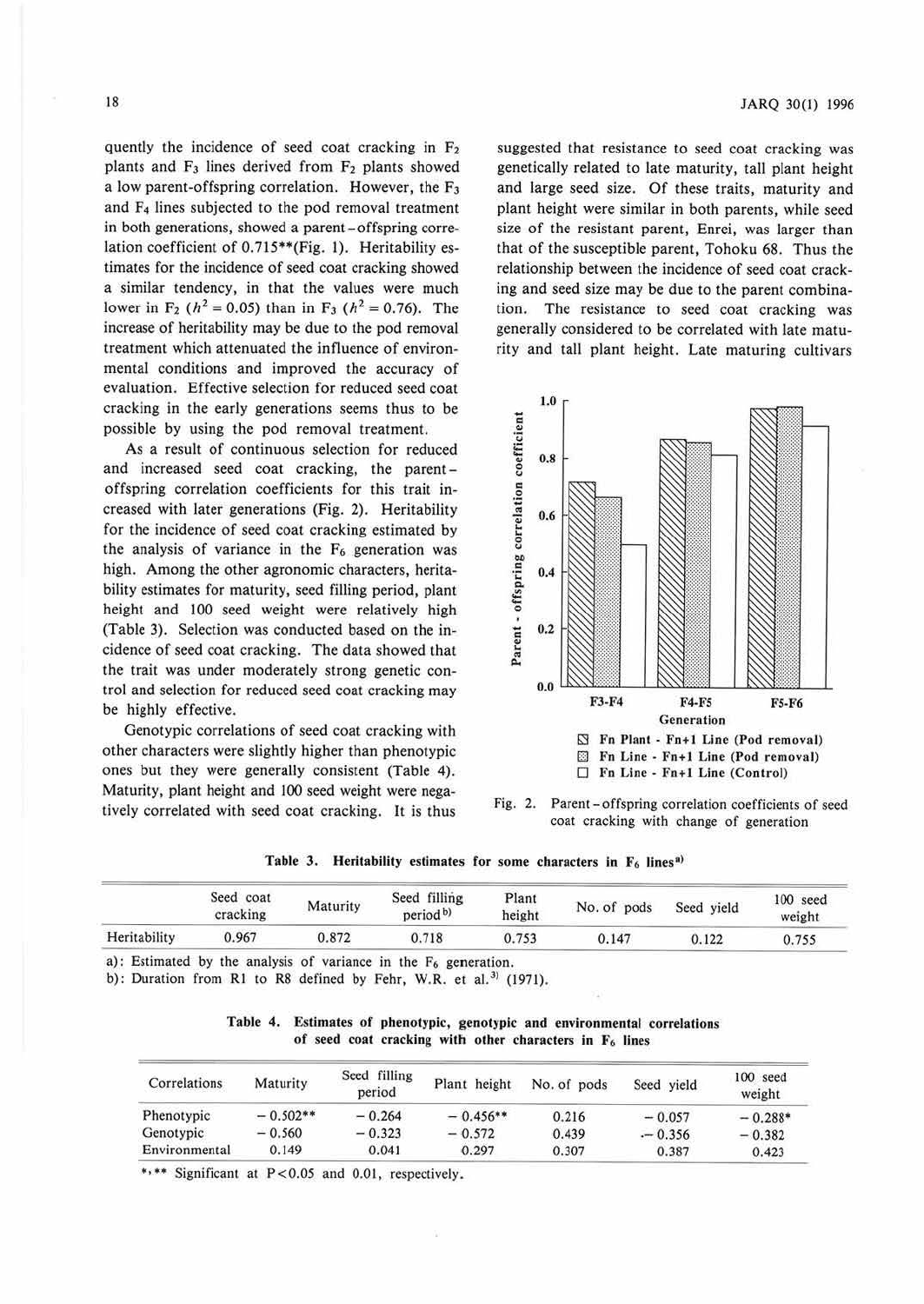| Cultivar      |         | Pod<br>removal | Application of ethychlozate* |      |                  |         |      |                          |  |
|---------------|---------|----------------|------------------------------|------|------------------|---------|------|--------------------------|--|
|               | Control |                | 100 ppm                      |      |                  | 200 ppm |      |                          |  |
|               |         |                | 20                           | 30   | $20 + 30$ (days) | 20      | 30   | $20 + 30$ (days)<br>26.5 |  |
| Waseshiroge   | 6.7     | 28.9           | 29.8                         | 8.6  | 29.2             | 25.5    | 23.7 |                          |  |
| Enrei         | 0.5     | 0.2            | 1.9                          | 0.9  | 0.8              | 0.9     | 0.3  | 1.6                      |  |
| Okushirome    | 34.3    | 66.1           | 61.6                         | 66.3 | 80.9             | 67.3    | 42.9 | 85.4                     |  |
| Suzuvutaka    | 13.4    | 29.8           | 18.5                         | 25.3 | 31.3             | 24.6    | 24.5 | 40.2                     |  |
| Nattoshoryu   | 0.9     | 16.7           | 9.7                          | 12.2 | 24.2             | 7.0     | 19.1 | 33.9                     |  |
| Miyagishirome | 3.9     | 4.7            | 6.8                          | 2.9  | 3.7              | 5.1     | 7.1  | 6.0                      |  |
| Mean          | 10.0    | 24.4           | 21.4                         | 19.4 | 28.4             | 21.7    | 19.6 | 32.3                     |  |

Table 5. Effect of rates and time of treatment with ethychlozate on seed coat cracking

• Upper row: Application rates of ethychlozate,

Lower row: Application times expressed by the number of days after flowering.

are usually tall and the seeds may desiccate slowly because the temperature during maturation is relatively low. Therefore, it appears that maturity or plant height is not genetically related to seed coat durability in itself.

#### *3) Development of effective selection method*

Heritability for the incidence of seed coat cracking was relatively high when the pod removal treatment was applied, indicating that the selection for reduced seed coat cracking was effective by using the pod removal treatment. Although pod removal could facilitate the evaluation of resistance to seed coat cracking, this method is laborious and restricts the number of test materials that can be handled. Thus a more efficient method to estimate the resistance was developed for practical selection.

**An** artificial growth regulator, ethychlozate (ethyl-5-chloro-3(1H)-indazolylacetate), displays a physiological activity comparable to that of auxin and is used as a fruit thinning agent for citrus<sup>4)</sup>. It promoted pod abortion by foliar application and increase of seed coat cracking· of remaining seeds when applied to soybean. The results showed that ethychlozate treatment had a similar effect to pod removal treatment. There was no difference in effectiveness between application rates for early or medium maturing cultivars, but 200 ppm application was more effective than JOO ppm for late maturing cultivars such as Miyagishirome. Two applications at 20 and 30 days after flowering were more effective than other applications tested (Table 5). These results show that application of ethychlozate at the rate of 200 ppm at 20 and 30 days after flowering is the most effective treatment for evaluating seed coat cracking. It is a more efficient method to evaluate the resistance to seed coat cracking than manual

pod removal. As the main agronomic characters except for seed quality and maturity were not influenced by the ethychJozate treatment, it was considered that this method is suitable for selection to reduce the incidence of seed coat cracking.

Since the heritability estimate for seed coat cracking in early generations is relatively high, selection using ethychlozate treatment may be effective from early generations. Maturity and plant height should be considered in a practical selection.

### **References**

- I) Burchett, C. A. et al. (1985): Influence of etched seedcoats and environmental conditions on soybean seed quality. *Crop Sci.,* **25,** 655 - 660.
- 2) Burton, J. W. (1987): Quantitative genetics: results relevant to soybean breeding. In Soybeans: improvement, production and uses (2nd ed.). ed. Wilcox, **J.** R., Agron. Monogr. No. 16, ASA, CSSA and SSSA, Madison, Wisconsin, U.S.A., 211-247.
- 3) Fehr, W. R. et al. (1971): Stage of development descriptions for soybeans, *Glycine max* (L.) Merrill. *Crop Sci.,* **11 ,** 929 - 931.
- 4) Kamuro, Y. & Hirai, K. (1982): Physiological activity and development of Figaron. *Chem. Cont. Plants,*  17, 65- 70 [In Japanese).
- 5) Liu, H. L. (1949): Inheritance of defective seed coat in soybeans. J. *Hered.,* **40,** 317-322.
- 6) Okabe, A. et al. (1984): Varietal difference in the occurrence of seed coat cracking in soybeans. *Tohoku Agric. Res.,* 35, 77-78 [In Japanese).
- 7) Reichert, R. D. & Ehiwe, A.O.F. (1987): Variability, heritability and physiochemical studies of seed coat durability in field pea. *Can. J. Plant Sci.,* **67,**   $667 - 674.$
- **8)** Sasaki, **K .** & Nakamura, S. (1981): Test for resistance to seed coat cracking by pod removal in soybeans. *Tohoku Agric. Res., 29,* 107-108 [In Japanese].
- 9) Stewart, R. T. & Wentz, J. B. (1930): A defective seed-coat character in soybeans. *J. Am. Soc. Agron.,*

 $($ % $)$